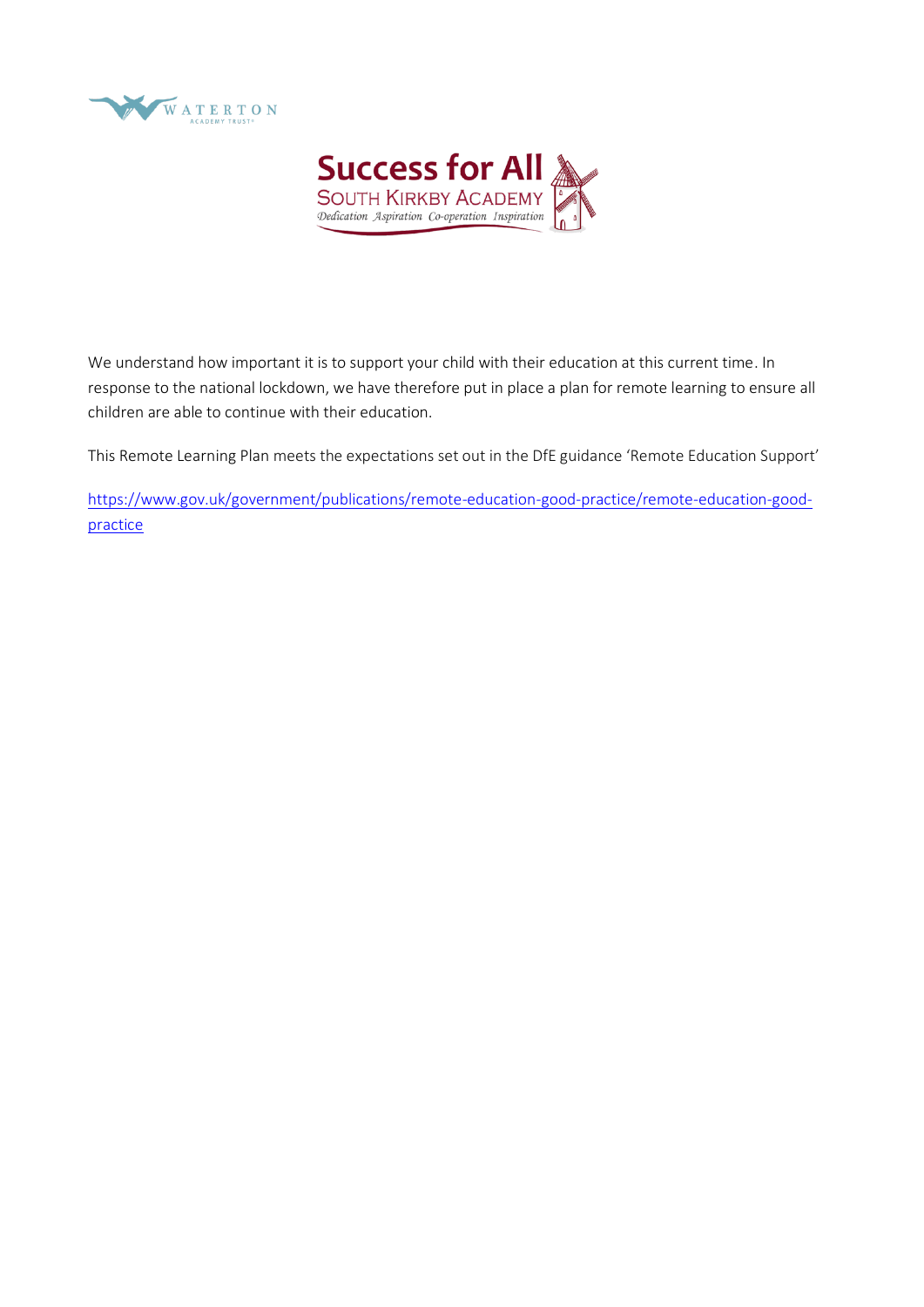## Remote education provision: information for parents

This Remote Learning Plan is intended to provide clarity and transparency to pupils, parents and carers in regards to expectations from remote education should local restrictions or a reduction in staffing capacity require entire cohorts (or bubbles) to remain at home.

For details of expectations should individual pupils be required to self-isolate and be unable to attend school in person, please see *'Remote education for self-isolating pupils'.*

## The remote curriculum: What can be taught to pupils at home

A pupil's first week of being educated remotely might look different from our standard approach, while we review and take necessary action to prepare for an extended period of remote teaching.

# What should my child expect from immediate remote education in the first day or two of pupils being sent home?

Within the first two days of a class closure, all pupils will be provided with an electronic pack of work on their Microsoft Teams account that they should complete for the day/week. Within this pack, there will be work including reading, writing and mathematics. These resources will have been prepared in advance of any closure and so will be a reinforcement or practise of key concepts expected at the child's stage or age of education. The school website's 'Home Learning Tab' remains live, class pages are populated with additional educational links for children and there is the 'Key Information and Wellbeing' webpage to support with emotional health and well-being amongst other areas.

# Following the first few days of remote education, will my child be taught broadly the same curriculum as they would if they were in school?

We strive to ensure that remote teaching remains consistent wherever possible and appropriate. However, we may need to make some adaptations across some subjects. For example, in science, we may adapt projects or activities to ensure that resources remain consistent to those that children will be able to access in their home setting.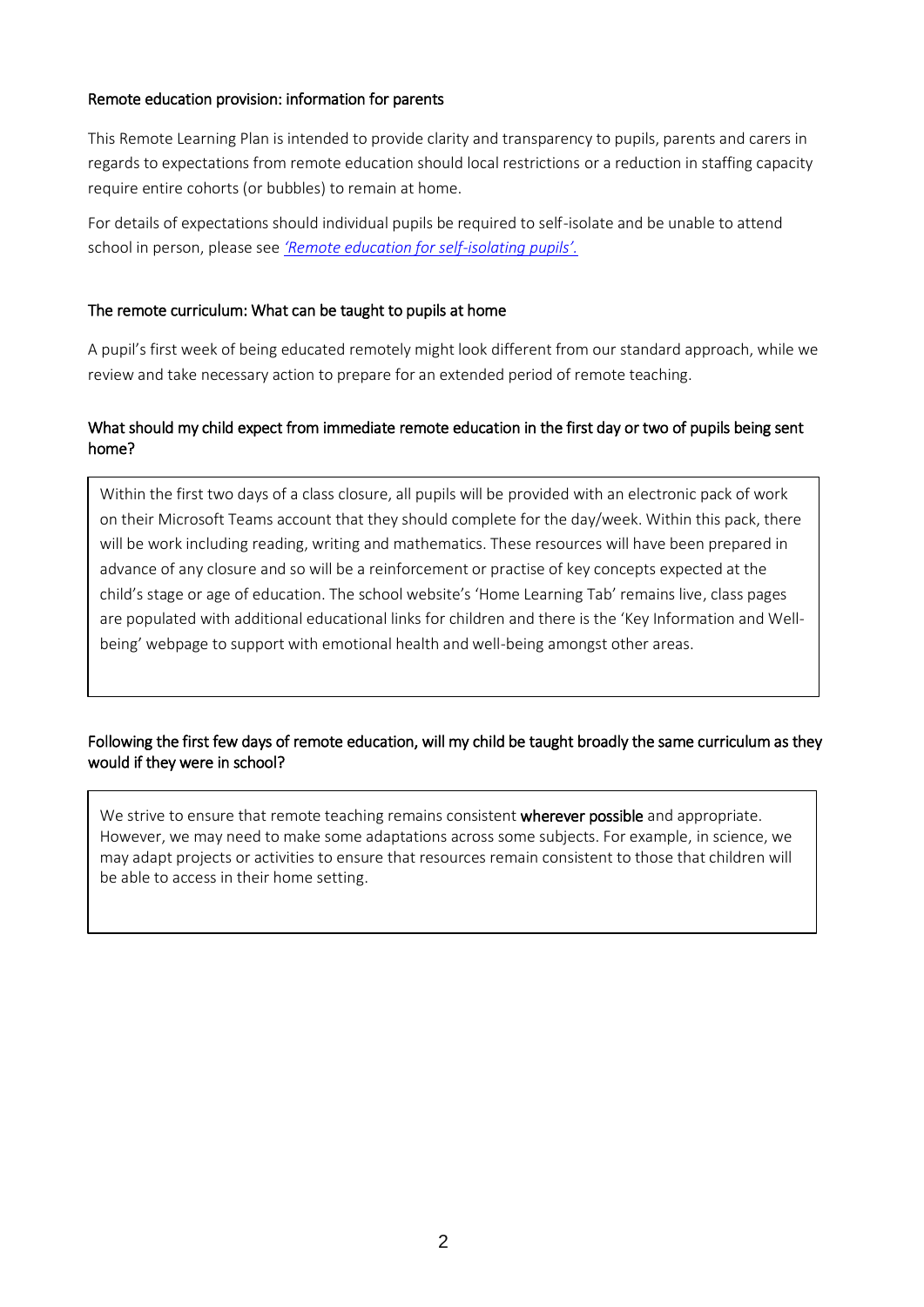## Daily remote teaching and study time

#### How long can I expect work set by the school to take my child each day?

We expect that remote education (including remote teaching and independent work) will take pupils broadly the following number of hours each day:

| Primary school-aged pupils | A minimum of 4 hours per day. |
|----------------------------|-------------------------------|
|                            |                               |

#### Accessing remote education

#### How will my child access any online remote education you are providing?

Each child has now received their own password to our online teaching and learning platform, which will be conducted through Microsoft TEAMs.

Weekly learning overviews (outlining the learning for the week) will be uploaded at the start of the week onto Microsoft TEAMs. Times of live lessons will be specified on the timetable. Please help/prompt your child to access the lesson on time so no learning is missed.

## If my child does not have digital or online access at home, how will you support them to access remote education?

We recognise that some pupils may not have suitable online access at home. We take the following approaches to support those pupils to access remote education: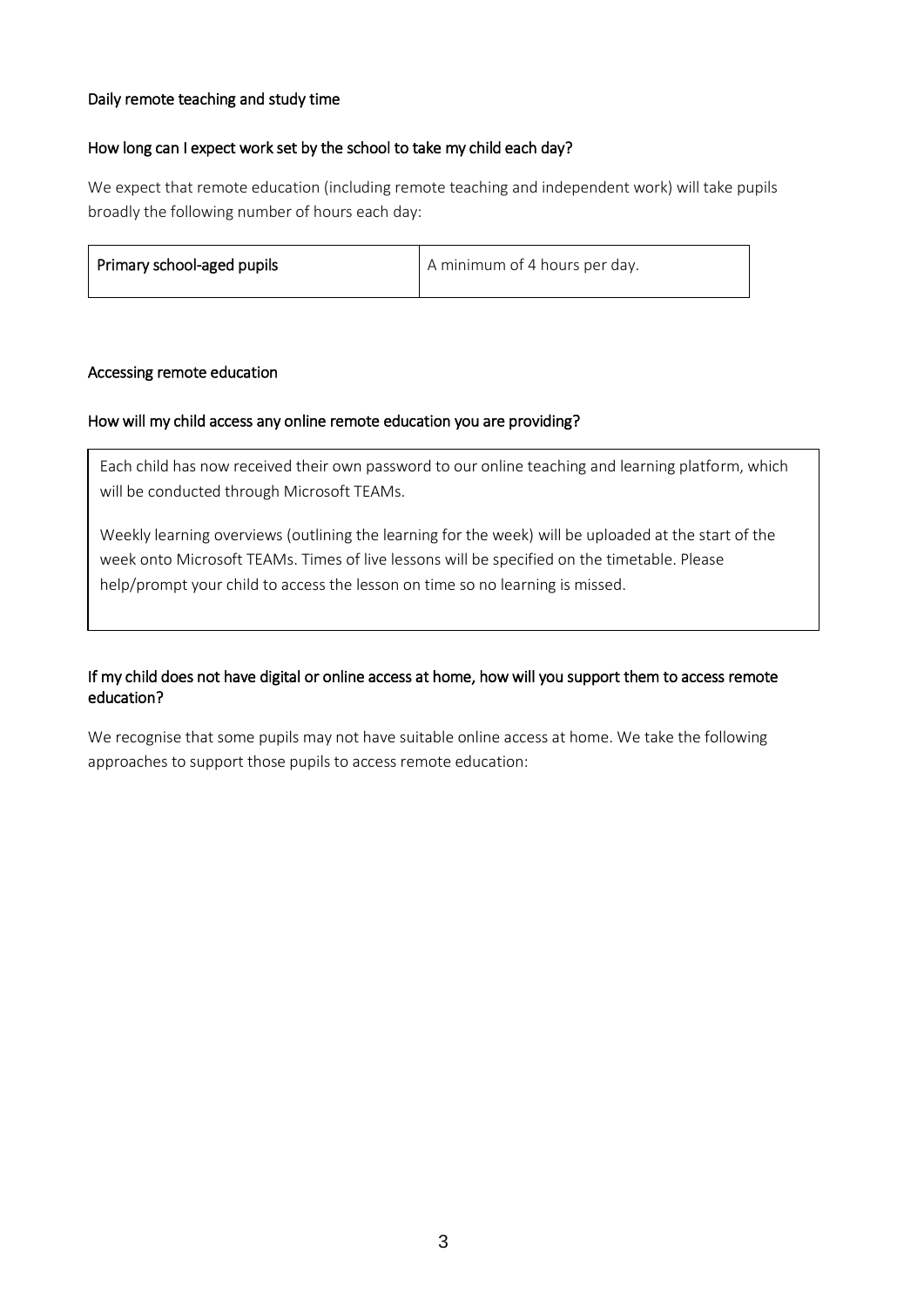You or your child can access Microsoft TEAMs accounts on most digital devices with internet capability (including PC, laptop, iPad, mobile phone or x-box) If you have difficulty downloading or accessing Microsoft TEAMs, please contact the school office on 01977 643187or at [skaoffice@watertonacademytrust.org](mailto:skaoffice@watertonacademytrust.org) and you will be supported to do this.

If you do not have an internet connection, or access to mobile data at home, please contact the school office as we have contingency measures in place to ensure we are able to reach our school community in its entirety.

If you do not have access to a device which is able to support Microsoft TEAMs, we would ask that you please contact the school office in the first instance. We will endeavour to provide all learning via MS Teams and an overview of the week on our school website under your child's class. Parents and carers are reminded to inform school of any barriers to accessing remote learning.

If your child is unable to access Microsoft TEAMs and therefore consequently unable to receive feedback electronically for work completed, we ask that you retain and submit their completed paper pack to school on their return. This work will be marked by the class teacher and feedback will be given. Feedback and support can also be offered during telephone contact that will be attempted by your child's class teacher during their period of isolation.

Depending on your circumstance and the availability, we may be able to lend you a laptop from school (Please contact the school office for further information).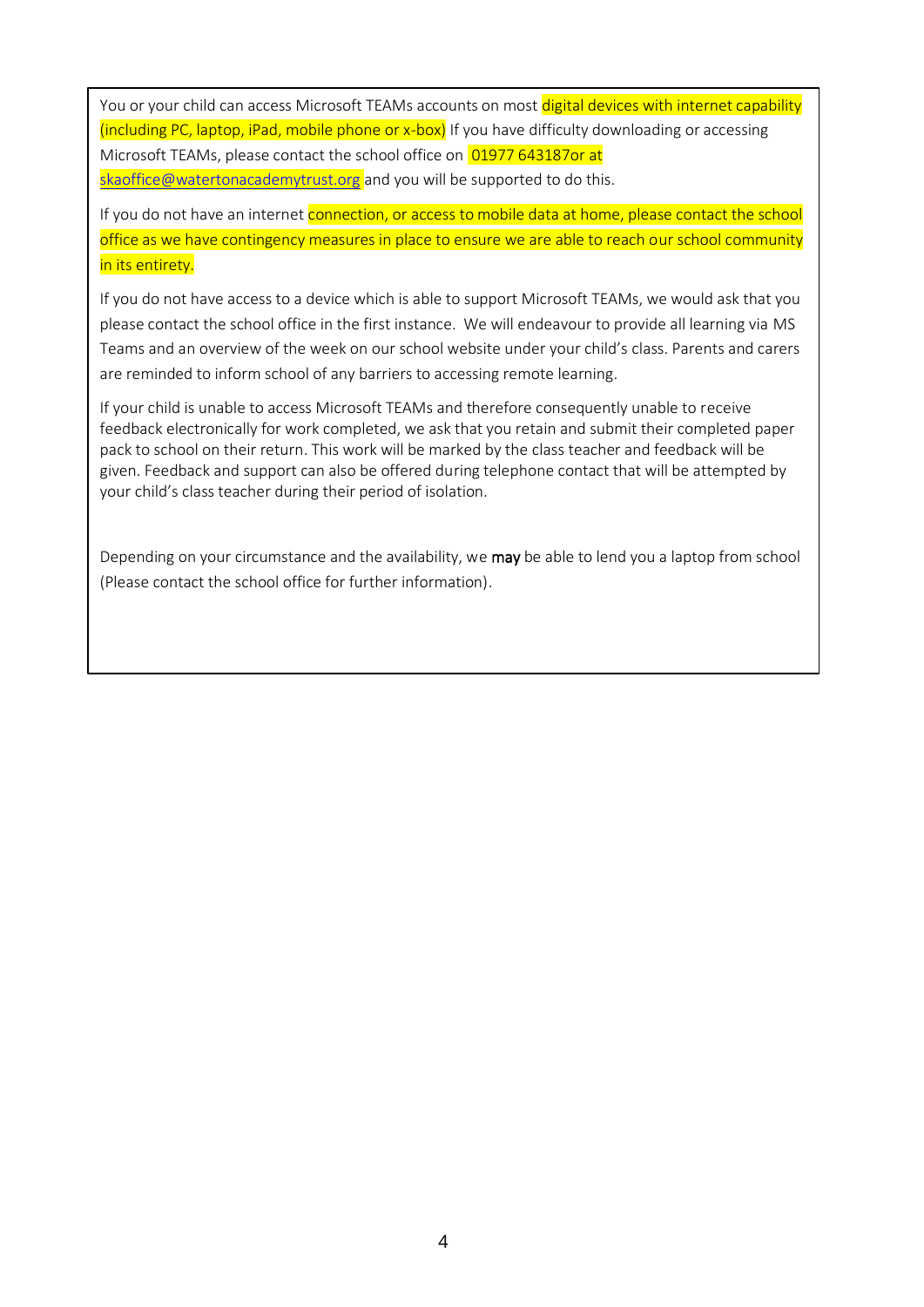# How will my child be taught remotely?

## We use a combination of the following approaches to successfully teach our pupils remotely:

A weekly overview of learning will be produced by your child's class teacher. This will include reading, writing and mathematics. Additional learning will link to wider subject areas and there will be a focus on physical activity and tasks to support mental health and well-being.

Weekly overviews of learning will be added to your child's class page on their class Microsoft TEAMs page.

Within the overview of learning a blended approach will be used which may include:

- Links to Oak National Academy [https://www.thenational.academy](https://www.thenational.academy/) where online lessons may be set for your child
- Links to YouTube and / or BBC Bitesize<https://www.bbc.co.uk/bitesize>
- Links to worksheet examples to complete (which will be uploaded to the page)
- Links to other educational sites.

Microsoft TEAMs will be used to arrange a daily interactive session with the class  $-e.g.$  morning registration and discussion of learning expectations for the day. Weekly timetables will be uploaded on a Monday before 9am.

Your child's class teacher may record some lessons, instructions and/or modelling as necessary.

*A hybrid of pre-recorded and live aspects of learning allows for some flexibility. We appreciate that many parents and carers may themselves be working from home and may have to arrange their own work around their child's scheduled learning.*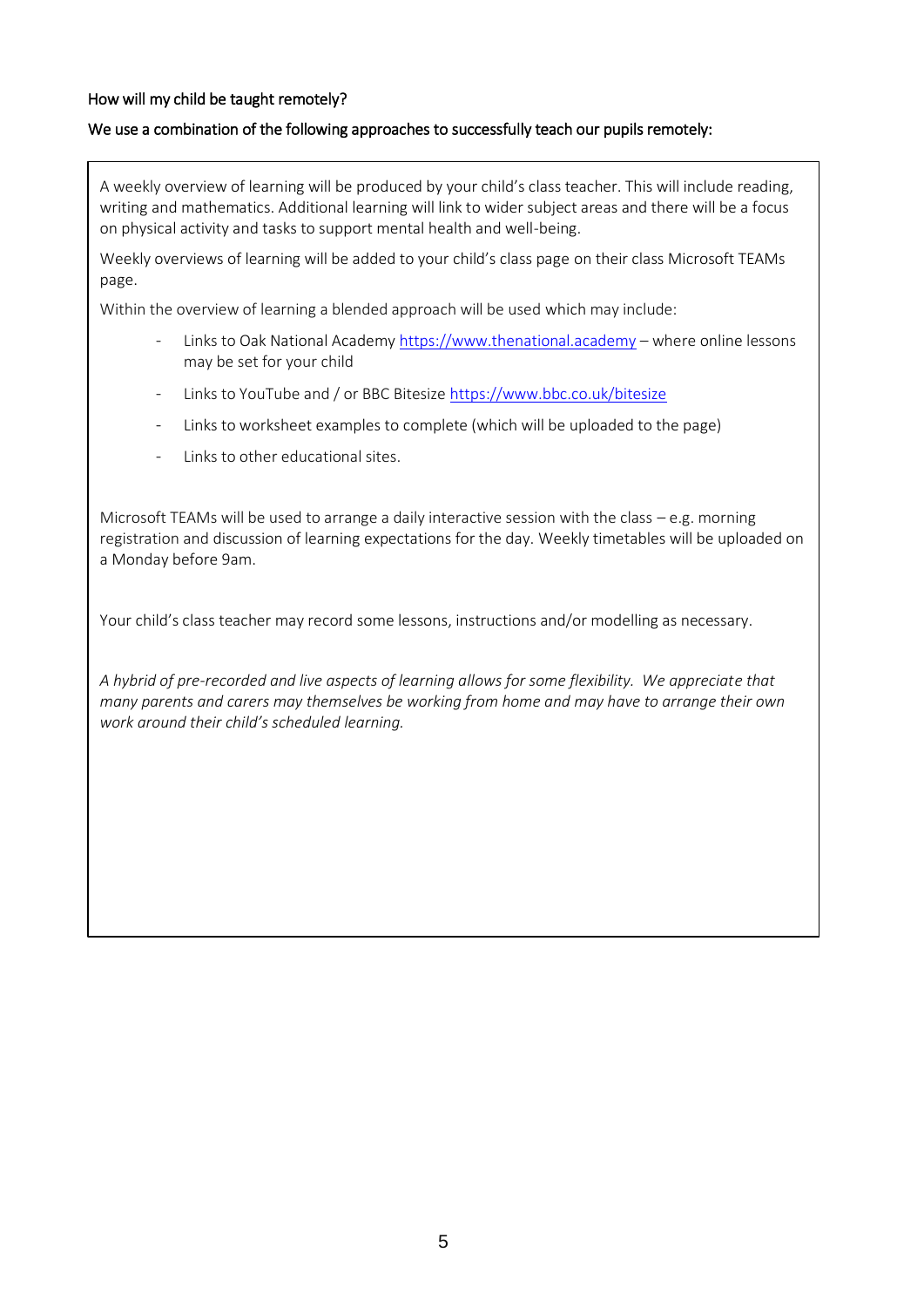## Engagement and feedback

# What are your expectations for engagement and the support that we as parents and carers should provide at home?

The school expects that your child completes all of the learning as outlined on the weekly overview supplied. These tasks have been divided up into a daily timetable for clarity. Each day's learning will build on the work from the previous day, so it is important that children attempt and complete the work set in chronological order. (Rather than missing out or skipping days). With this in mind, it is imperative to establish a routine with your child for their work, one that suits you and your particular circumstances. This is important to reinforce expectations of your child each day. We will also supply guidance relating to the timings of learning overviews to further support. Please remember, it is essential that children do have breaks in between activities.

We would expect that primary aged children will require some level of support with their daily tasks, the level of support will depend on the age and ability of each individual child. If you have any concerns or feel you require further information on how you can best support your child, please contact the school office on 01977 643187 or skaoffice@watertonacademytrust.org.

# How will you check whether my child is engaging with their work and how will I be informed if there are any concerns?

When your child accesses learning via Microsoft TEAMs, there is a function for them to upload their completed work, which can then be 'turned in' electronically and checked by the class teacher. There also exists a facility for users to make comments and for the teacher to respond. If it is identified that your child has not completed activities set, staff will be in touch to ascertain any mitigating factors. Staff can also view your child's activity using the Insights app as part of Microsoft Teams which provides more detailed information about your child's activity throughout the day.

If a child is unable to access remote learning via Microsoft TEAMs and is instead completing work from a paper work pack, feedback and support can be offered during telephone contact that will be attempted by your child's class teacher during their period of isolation.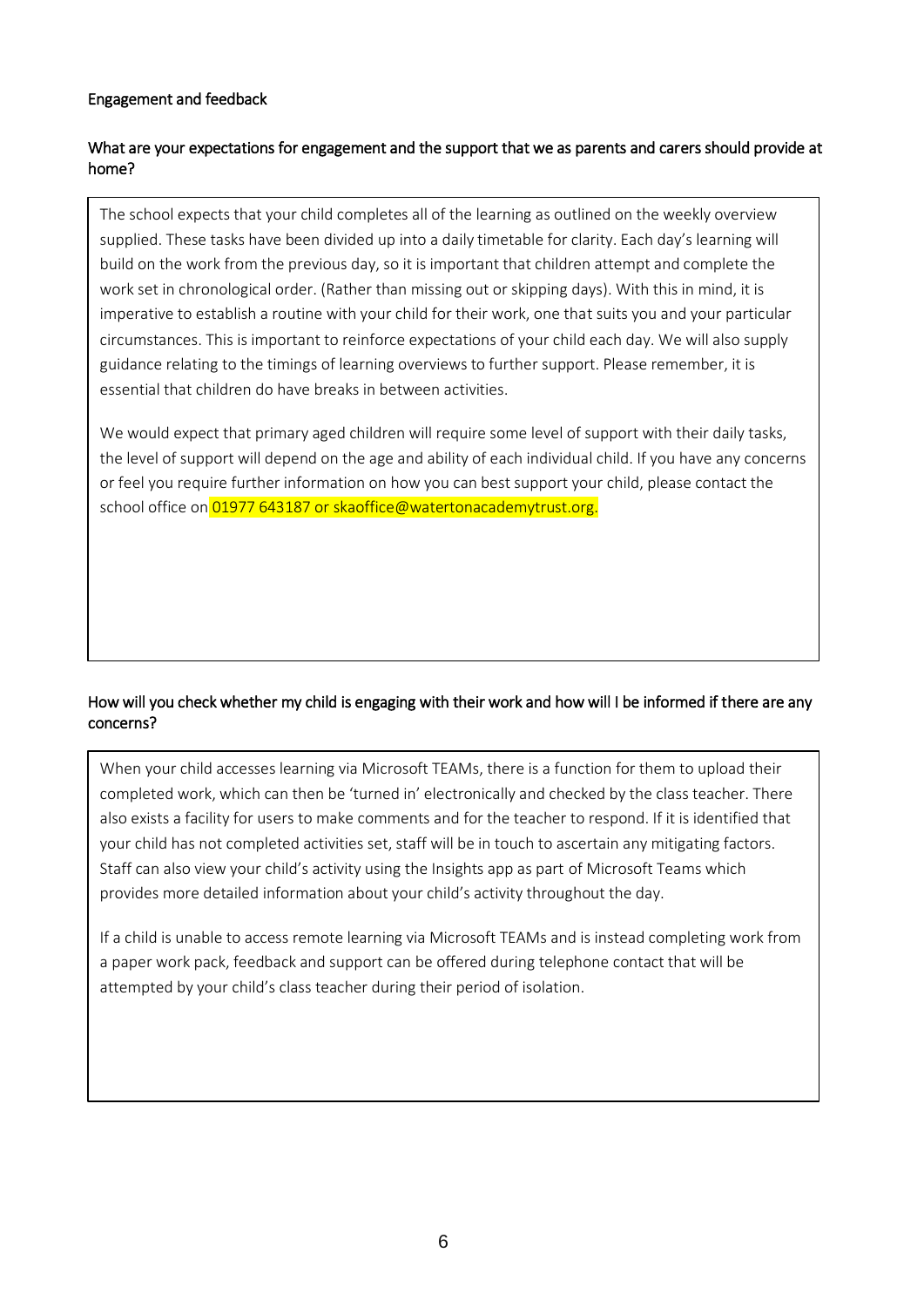## How will you assess my child's work and progress?

Feedback can take many forms and may not always mean extensive written comments. For example, whole-class feedback or quizzes marked automatically via digital platforms have also been identified as valid and effective methods of feedback. Our approach to feeding back on pupil work and progress is as follows:

- Asking children to upload their work electronically and following this submission up with an individual comment via Microsoft TEAMs.
- Setting a quiz which may be marked automatically.
- Responding to children's individual questions via Microsoft TEAMs.
- Marking and providing feedback electronically.

Teacher responses may be given through use of the chat function where appropriate and this will be done at any point between the hours of 9am and 5pm. Teachers will not respond outside of these hours or at weekends.

# Additional support for pupils with particular needs

# How will you work with me to help my child who requires additional support from adults at home to access remote education?

We recognise that some pupils, for example those who may have special educational needs and disabilities (SEND) may not be able to access remote education without additional support from home. We acknowledge the difficulties this may place on families, and we will work with parents and carers to support those pupils in the following ways: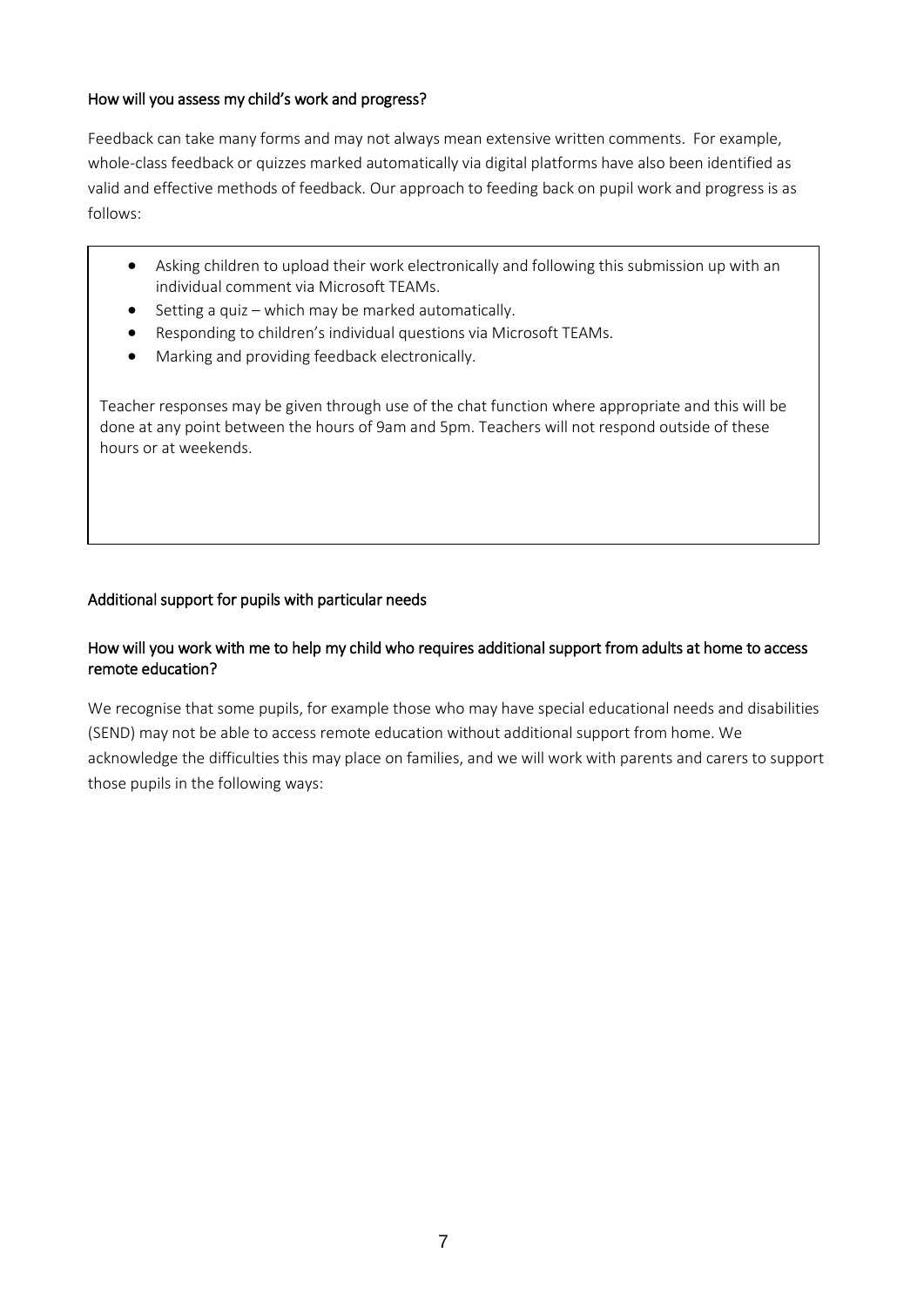If your child is identified as having a special educational need and/or disability (SEND), staff will contact you to discuss options to support their learning. As each child's needs are individual, our staff are best placed to discuss how learning can take place and how activities may be required to be adapted. Further support will also be accessed from external services working with school.

A learning overview will be provided for those pupils identified with special educational needs and/or disability (SEND); however, the frequency of activities and tasks may be required to be adjusted accordingly to reflect age and attainment.

Children identified as having a special educational need and/or disability (SEND) will be supplied a Microsoft TEAMs account, which they can access with support from home. Staff will speak live to pupils and use Microsoft TEAMs as a platform to discuss learning with parents and carers (rather than directly with the child).

For our youngest children in Year 3, a learning overview will be provided in the same way as for all other year groups. However, the number of activities and tasks will be reduced in order to reflect the age group of the children. Children in these age groups are still supplied with a TEAMS log in account, which they can access with the support of their parent and carers. Teachers will speak live to the children and use this as a platform to talk through any learning to the parents and carers (rather than directly to the child).